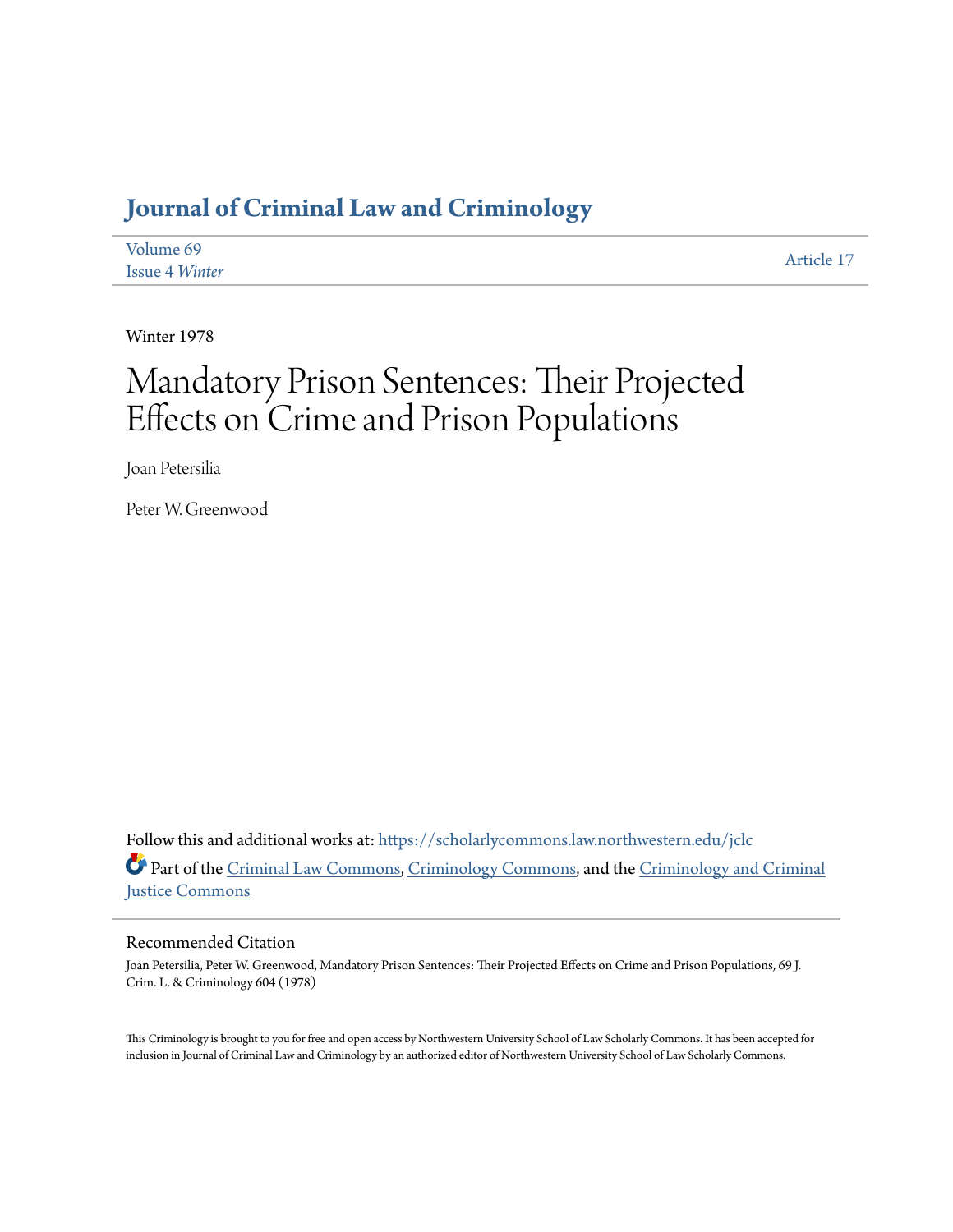# **CRIMINOLOGY**

# **MANDATORY PRISON SENTENCES: THEIR PROJECTED EFFECTS ON CRIME AND PRISON POPULATIONS\***

**JOAN** PETERSILIA\*\* **AND** PETER W. GREENWOODt

# **INTRODUCTION**

Reform of sentencing statutes has recently emerged as a major issue of national debate. New legislation is being considered at both federal and state levels to modify criminal proceedings, particularly sentencing. At the beginning of 1977, the federal government and the legislatures of thirty states were contemplating major revisions of their criminal codes.'

Two concerns have apparently prompted this interest in sentencing reform. First, criminologists, legal scholars and political leaders have expressed discontent with excessive disparities in the sentences imposed and served under present statutes. It has been repeatedly shown that persons of similar criminal history convicted of similar crimes are treated differently by the courts. For example, the average prison sentence for persons convicted of bank robbery is eleven years nationwide, but five and one-half years in the Northern District of Illinois and seventeen years in Georgia. 2 Much of the blame for the disparity has been placed on the wide latitude allowed judges under current sen-

**\*** This paper was prepared under Grant Number 77- NI-99-0053 from the National Institute of Law Enforcement and Criminal Justice, Law Enforcement Assistance Administration, U.S. Department of Justice. Points of view or opinions stated in this document are those of the authors and do not necessarily represent the official position or policies of the U.S. Department of Justice. The authors wish to thank Hans Zeisel, James **Q.** Wilson, Daniel Glaser and Jan Chaiken for reviewing an earlier draft of this article.

\*\* Joan Petersilia is a Research Associate in the Rand Criminal Justice Program, and is the coauthor of CRIMI-NAL CAREERS OF HABITUAL FELONS **(1978)** and THE **CRIM-**INAL INVESTIGATION **PROCESS (1977).**

t Peter Greenwood is the Director of the Rand Criminal Justice Program, and coauthor **of CRIMINAL** CAREERS OF HABITUAL **FELONS (1978),** THE CRIMINAL **INVESTIGA-**TION PROCESS **(1977)** and PROSECUTION OF **ADULT FELONY DEFENDANTS (1976).**

'Compiled from a recent, unpublished survey conducted **by** the Rand Corporation in **1977.**

**'CRIME** CONTROL **DIGEST,** June **13, 1977,** at **3.**

tencing statutes. In addition to obvious jurisdictional differences, some empirical evidence suggests that a significant part of the disparity reflects judicial prejudice, conscious or subconscious. For example, a study of sentences for larceny and assault disclosed that in state courts 74% of the blacks convicted of larceny were sentenced to prison, while only 49% of the whites with similar records were imprisoned.<sup>3</sup> Many criminologists have called for substantial changes in sentencing on the grounds that the current practice is grossly inequitable.

Second, there is mounting public distress over not only the high rate of violent crimes but also over the rise in property crimes. Encouraged **by** the mass media, the public has begun to blame judicial leniency for the high level of such crime. Many **citizens** believe that a "get tough" policy in the courtroom would **(1)** help protect them against serious criminals **by** imprisoning such persons for longer periods, and (2) deter other persons from crime because of the harsher sentences they would expect to receive if caught. This notion exists not only in the popular realm but it is also advanced **by** respected law enforcement personnel. For instance, former **U.S.** Attorney General Edward H. Levi recently cited the failure of the courts to imprison enough criminals as a primary reason for rising crime rates.4

Many advocates of reform are convinced that more certain, more widely publicized and more .severe prison sentences for serious offenders will enhance public protection. They cite recent empirical evidence that most serious crime is committed by repeaters and that these recidivists, although repeatedly arrested and convicted for serious crimes, are not consistently imprisoned. Statistics compiled **by** the Rand Corporation reveal that

**<sup>3</sup> ADMINISTRATION OFFICE OF THE U. S.** COURTS, **FED-ERAL OFFENDERS IN THE UNITED STATES DISTRICT COURTS 77 (1971).**

**<sup>&</sup>quot; BOSTON EVENING GLOBE,** Sept. **16, 1975,** at 4.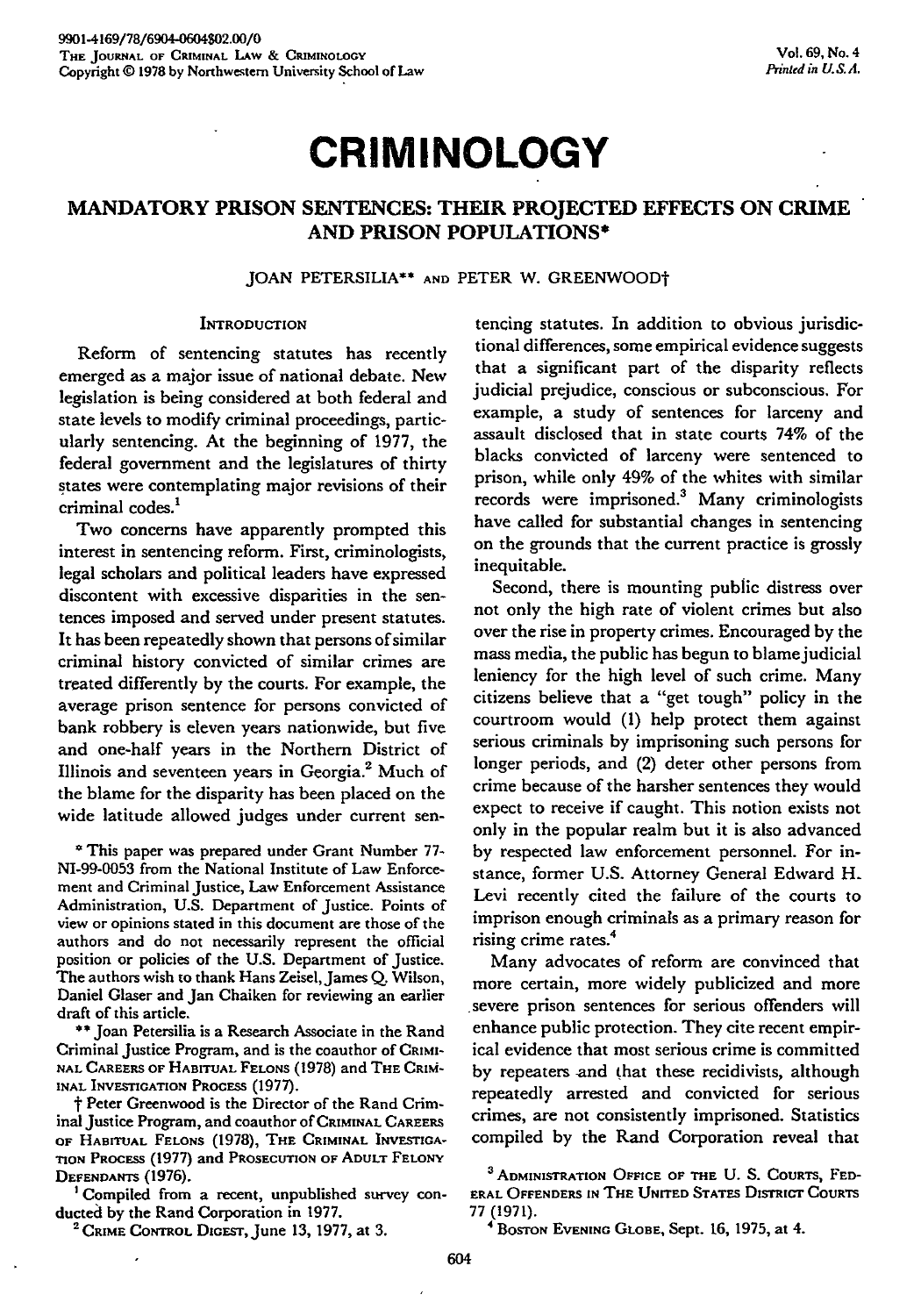60% of those arrested for robbery have a prior felony conviction, but only 48% of those with a prior conviction are sentenced to prison.<sup>5</sup>

Because of the low probability of incarceration after conviction, many experts believe that the growth of crime can be substantially explained by the fact that, given our present use of sanctions, "crime pays." Therefore, an object of any new sentencing scheme must be to raise the "costs" of committing crime. If offenders were certain that they would surely receive a prison sentence if convicted for a serious offense, some might judge the penalty too great to risk. In fact, every empirical study relating the certainty of imprisonment to the crime rate has shown that the higher the probability of imprisonment for a major offense, the lower the rate for that offense.<sup>6</sup>

Even if the deterrent effect failed to reduce crime, increasing the proportion of offenders who go to prison should reduce the level of crime because more offenders would be unable to commit crimes while imprisoned. Researchers have recently begun to estimate the probable reduction in crime if a larger proportion of convicted felons were imprisoned. The estimates vary widely depending on the assumptions made. For instance, it has been suggested that the rate of violent crimes could be reduced by as much as 80% if every person convicted of a violent crime were imprisoned for five years.<sup>7</sup> But another study has concluded that "incapacitation makes only a small and modest impact on the violent crime rate; a 4.0 percent drop is the highest estimate obtained in this research."<sup>8</sup> Regardless of the continuing debate over how crime might be reduced by incapacitation, it appears inevitable that policymakers will alterstate sentencing codes in the hope of assuring more certain and equal justice. **If** this alteration also reduces crime, so much the better.

Two major reform proposals designed to limit the latitude of sentencing judges are receiving se-

**<sup>5</sup>**Based on an analysis of the **1973** California Offender Based Transactional System arrest file, maintained **by** the California Bureau of Statistics.

6 Tittle & Rowe, *Certainty of Arrest and Crime Rates, 5-* Soc. FORCEs 455 (1974); Tullock, *Does Ihniment Deter Crime*? 36 PuB. INTEREST 103 (1974). Although these findings are not inconsistent with deterrence theory, ther are other possible explanations for these effects that cannot **be** sorted out with the data currently available.

<sup>7</sup> Shinnar & Shinnar, *The Effects of the Criminal Justice System on the Control of Crime A Ojantitatire Appmada, 9 LAw* & Soc'y REv., 581, 605 (1975).

**8** Van Dine, Dinitz & Conrad, *The Irapacitation of the Dangerous Offender: A Statistical Experiment, 14 J. RESEARCH* **CRIME & DELNQUENCY 22,31 (1977).**

rious attention. In the first proposal, called "flattime sentencing," the legislature sets a specific sentence for each crime, or degree of crime, to be imposed **by** the judge and served in full, although reductions for "good behavior" are possible. The second proposal is called the "mandatory-minimum' sentence and it requires that a minimum period of incarceration be served. The mandatoryminimum scheme appears to be the more popular of the two. During the Ninety-fourth Congress alone (1975-76), more than thirty separate bills or resolutions calling for mandatory-minimum sentences were introduced. Several'states, including Massachusetts and Connecticut, have already enacted statutes requiring mandatory-minimum prison sentences for conviction of certain offenses.

Most of the state reform proposals limit the mandatory sentencing to specified crimes or categories of criminals. The most common category is the repeat criminal because of the general belief that the greater number of crimes an offender commits, the more severe his sentence should be. Some states begin mandatory sentencing with the second offense,<sup>9</sup> while others begin it at the third<sup>10</sup> or fourth." Other states have abandoned the "quantity of convictions" punishment principle by focusing on particularly dangerous aspects of a crime, such as the use of a weapon,<sup>12</sup> while a final group combines the two philosophies and looks for repetition of more violent crimes.<sup>13</sup> Whether the prior offense need be a felony or a lesser crime is another point of variation.<sup>14</sup> Similarly, the age of the defendant at the time of the prior offense<sup>15</sup> and the time span between offenses<sup>16</sup> are treated differently in various states.<sup>17</sup>

If these reforms are instituted, more criminals

*<sup>9</sup> E g.,* N.Y. **PENAL LAw** (McKinney **1975)** § **70.06.**

*' <sup>0</sup> Eg.,* Cowo. REv. **STAT.§ § 16-13-101 (1973).**

*'Eg.,* **VT. STAT.** As. tit. **13, § 11** (1974).

' <sup>2</sup> MAss. **ANN.** LAws. eh **265,** § 18B (Michie/Law. Coop Supp. **1978).**

**UjFg., S.C. CODE 17-25-40 (1977); TENN. CODE ANN.** §40-2801 et seq. (1975).

**<sup>14</sup> E.g., Mass. Gen. Laws Ann. ch. 279, § 25 (West 1968);** Mo. ANN. **STAT.** § **556.280, 290** (Vernon Supp. **1975).** *<sup>5</sup>*Compare **Ky. REv. STAT. ANN.** § **532.080** (Baldwin

**1975) (over** eighteen) with **OR.** REv. **STAT.** § **161.725 (1975)** (sixteen).

*' <sup>6</sup> Compare* **LA. Rav. STAT.** § **15.529.1** (West **1967)** (convictions cannot have occured more than five years after the maximum sentence for the previous conviction has expired) *with Munm* **STAT. ANN.** § **609.155** (West 1964) (convictions cannot be more than ten years apart). **-**

<sup>17</sup> See Note, 45 FORDHAM L. REV. 76 (1976), for further discussion of the above statutes.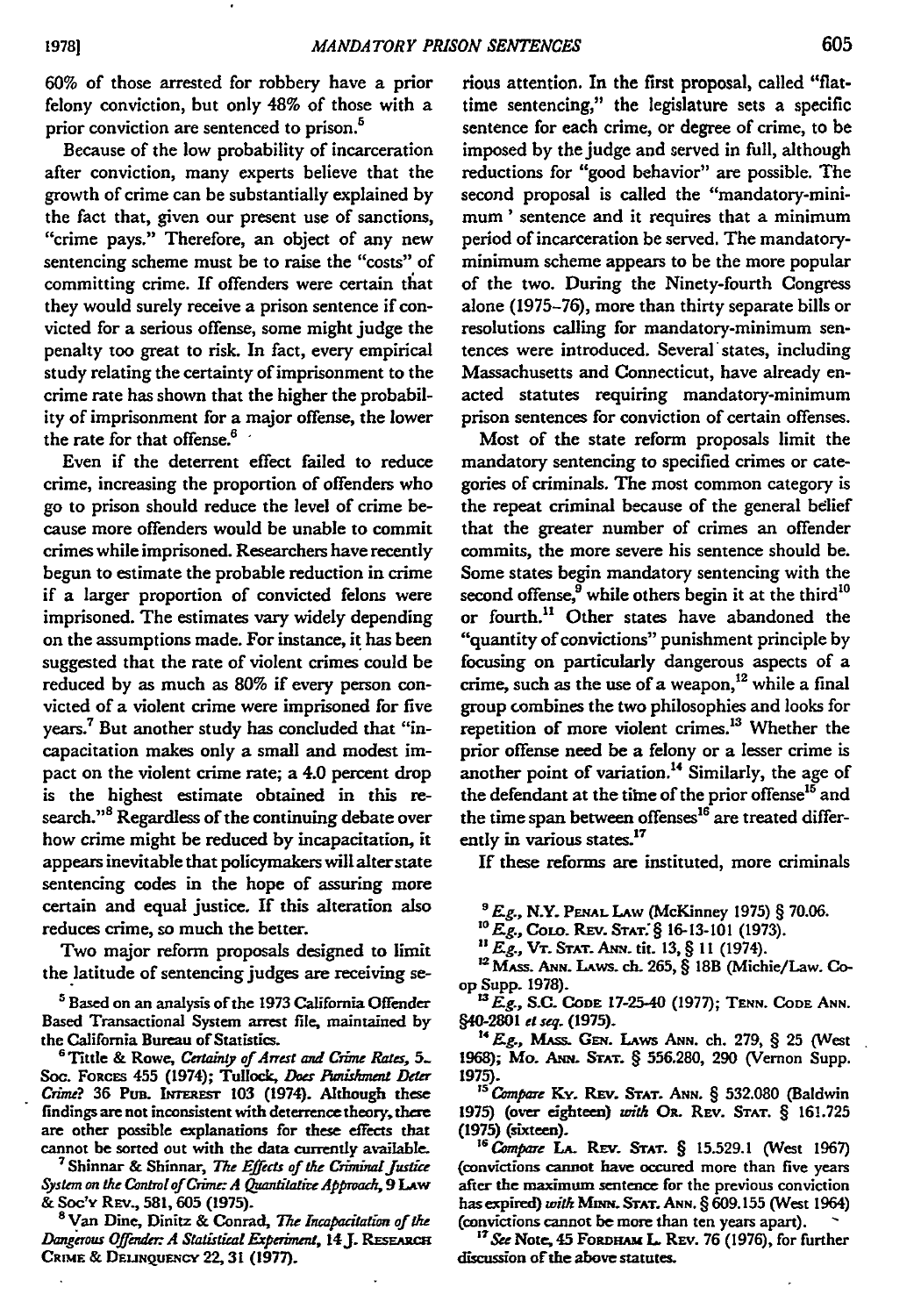will undoubtedly be sent to prison. However, since many state prisons are now filled close to capacity, many prison facilities would probably have to be enlarged. Greater prosecutorial and investigatory resources will likely be required in a system with less plea bargaining and more severe sentences. Thus, the proposed sentencing reform implies greater system costs. It is imperative, therefore, that such reforms be preceded by an evaluation of the potential benefits in reduced crime that would offset these increased costs. Specifically, we must determine how much crime is prevented by imposing sentences of varying length on specific classes of offenders and must predict the impact that mandatory penalties will have on the prison population. This article attempts to do both.

# DATA BASE FOR THIS **STUDY**

We obtained data on a random sample of defendants convicted of serious offenses over a twoyear period in the Denver, Colorado District Court.<sup>18</sup> The sample population consists of 625 persons who were convicted between mid-1968 and mid-1970 of burglary, robbery, rape, aggravated assault, homicide, auto theft, selling drugs and grand larceny. The sample represents 42% of the population available for study.

For each person in the sample, information was collected on personal characteristics, prior criminal record, court disposition of the current offense, and recidivism during a two year follow-up period. **All** of the data were obtained from secondary sources, that is, the various criminal justice records. These records included probation files for personal characteristics, district court files for the status of current cases and final court disposition, parole files for the length of time served on prison sentence and the recidivism rates of those released from prison, and police department files for rearrest and reconviction rates.

The collection of data was completed in March 1974; thus four to six years had elapsed since the time of the conviction that placed a person into the sample.

Property-related offenses were the most common type of crime committed **by** persons in the sample. Over one-third were prosecuted for burglary and another 20% for robbery. About **19%** of the sample

<sup>18</sup> The data were originally collected for the Denver High Impact Anti-Crime Program, reported in Characteristics and Recidivism of Adult Felony Offenders in Denver (1974). We are grateful to John Carr for giving us access to this data base.

members were charged with assaultive acts, and another **10%** with drug offenses. The remaining 18% of the sample were charged with theft (including auto theft) or miscellaneous offenses. **Of** the **625** convicted persons, **78.9%** were found guilty as charged; **17.8%** were guilty of a lesser offense; **1%** were guilty of a more serious offense; and 2.2% unknown. The average age of the sample was twenty-six years. Other characteristics are presented in the next section.

# CRIME-REDUCTION **EFFECTS**

In attempting to estimate the effect that mandatory minimum prison sentences would have on the adult crime rate, we focused on the following questions:

*Crime-Reduction Potential.* If defendants convicted of certain felonies were given mandatory prison sentences, how much would the overall crime rate be reduced? The violent crime rate? The burglary rate? *Optimal Length of Confinement* How long a sentence-one, three, five, more than five years-is necessary to reduce significantly the overall level of crime? The violent crime rate? The burglary rate? *Optimal "Target Population".* Relying on official criminal justice records, which characteristics define subpopulations of offenders for whom an incapacitation policy would be justified?

In projecting the impact of a particular mandatory-minimum sentence policy, we assumed that all convicted defendants who meet the criteria specified by the policy will receive at least the mandatory-minimum term. Those who received longer terms in the past will continue to receive longer terms in the future. Moreover, when estimating incapacitation effects, we counted only those prevented crimes that are attributable to the extra incarceration time that results from the mandatory-minimum term. We did not include incapacitation effects attributable to sentences that would have been imposed in the absence of a mandatory-minimum policy.

### **METHODOLOGY**

Two analytic techniques have been developed for estimating the incapacitative effects of alternative sentencing policies. The first, a modeling approach, uses some form of mathematical model to estimate the relationship between sanctions and crime rates. Parameters for these models, such as individual crime or arrest rates, are logically derived from aggregate data. Analyses using this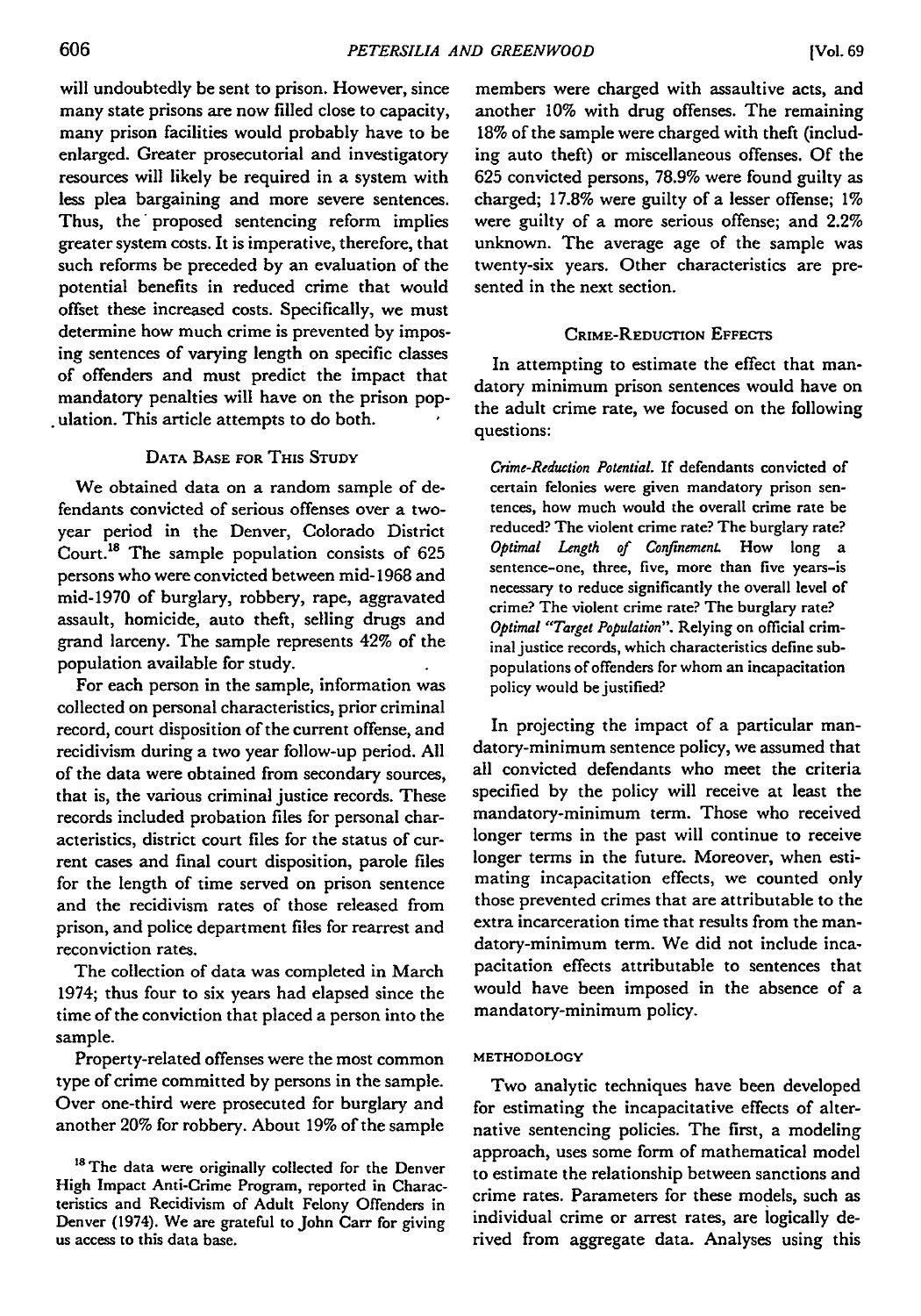approach have been reported **by** Clarke,19 Greenberg,<sup>20</sup> Shinnar and Shinnar,<sup>21</sup> and Ehrlich,<sup>22</sup> and have been critically analyzed **by** Cohen.23 While Clarke, Greenberg and Ehrlich all conclude that incapacitation effects are quite small, Shinnar and Shinnar claim to demonstrate that they are substantial. In her review of these different models, Cohen demonstrates that they all lead to similar conclusions if similar estimates of the parameters describing the offender population are used. **Ap**proximately a **5%** increase in prison population is required to achieve a **1%** reduction in crime.

The second approach, which is the one adopted in this study, relies on career histories to estimate the probable incapacitation effects if offenders had been sentenced differently in the past. The procedure takes a cohort of arrested or convicted offenders, examines their past convictions and determines case **by** case whether each offender would have been imprisoned at the time of his current offense if the sentencing policy being examined had been applied at the time of his last conviction. $24$  This is the technique used **by** Van Dine and his colleagues to support their conclusion that incapacitation strategies, even when the sentences considered are severe, have a modest impact on violent crime.<sup>25</sup>

For our analysis, we proceeded as follows:

**1.** The sample was divided into three "offense co**horts"** based on the offense with which they were

**19** Clarke, *Getting 'Em Out of Circulation: Does Incarceration ofjuvenile Offenders Reduce Crime?* **65 J. CRIU.** L. & **C.** 528 (1974).

**'** Greenberg, *The Intcapacitative Effect of Imprisonment: Some Estimates,* 9 **LAw** & Soc'Y REv. 541 (1975).

**<sup>21</sup>**Shinnar, *supra* note 7, at 581.

**'** Ehrlich, *Participation in Illegitimate Activities: An Economic Analysis,* 81 J. **PoL ECON.** 521 (1973); *reprinted in* **ESSAYS IN THE ECONOMICS OF CRIME AND PUNIsHMENT 68** (1974).

**'** Cohen, *The Incapacitative Effect of Imprisonment: A Crit*ical Review of the Literature, in **DETERRENCE AND INCAPACI-TATION: ESTIMATING THE EFFECTS OF CRIMINAL SANCriONS ON CRIME RATES 187 (1978).** 2 We will sometimes speak of preventing the "cohorts'

crimes." Those crimes reflect the offenses for which the defendants were originally *charged-although* approximately 20 percent did not result in conviction. It is **assumed** that persons in the cohort, whether found guilty or not, did in fact commit the charged crime. Thus, a person officially charged with burglary who was convicted of grand theft is assumed to have committed the burglary. **If** he had been given a mandatory prison sentence on his immediately preceding conviction of a felony, the resulting imprisonment was counted as having prevented the burglary.

**<sup>2</sup>**Van Dine, *supra* note **8,** at **29.**

officially charged in the **1968-1970** period:

*Violent:* offenders charged with robbery, rape, **aggravated assault, homicide,** and kidnapping.

*Burglay:* offenders charged with burglary.

*Other Felonies:* **offenders** charged with auto theft, drug offenses, grand larceny, forgery, and miscellaneous offenses.

- 2. Each offender's criminal record was examined to determine whether he **fell** into. one of several subgroups of interest. For example, did he have one, two, or three or more prior adult felony convictions? Did he have any prior adult convictions for violent crimes?
- **3.** For each offender, the time interval between the immediately preceding adult felony conviction and the arrest date for the current crime was determined.
- 4. Several possible sentencing options were hypothetically applied to the defendant's immediately preceding conviction. For example, every person convicted of a robbery who had at least one prior adult conviction was hypothetically given a oneyear mandatory prison term for the prior conviction. Then we ascertained whether or not these offenders would have been in prison at the time of their current offense. **If** so, the current offense was counted as having been prevented **by** that sentencing policy.

The diagram below illustrates the analytic technique employed *for* an offender convicted of robbery on January **1, 1966,** and January **1, 1967,** and indicted for robbery on April **1, 1969.**

|     | 5-year sentence |                 |                      |                 |                     |  |  |  |
|-----|-----------------|-----------------|----------------------|-----------------|---------------------|--|--|--|
|     |                 |                 |                      | 3-year sentence |                     |  |  |  |
|     |                 |                 | l-year<br>sentence 1 |                 |                     |  |  |  |
|     |                 |                 |                      |                 |                     |  |  |  |
| Age |                 | 1966 1967 1968  |                      |                 | 1969 1970 1971 1972 |  |  |  |
| 18  | Con- Con-       |                 | <b>Indicted</b>      |                 |                     |  |  |  |
|     |                 | victed victed   | Apr. 1               |                 |                     |  |  |  |
|     |                 | $Jan.1$ $Jan.1$ |                      |                 |                     |  |  |  |

This offender's **1969** robbery would be counted as not having been prevented **by** the 1-year sentence but having been prevented **by** a **3-** or 5-year sentence since he would have been in prison on April **1, 1969.**<sup>27</sup>

<sup>26</sup> We sometimes refer to the sample as a whole as the all-felonies cohort.

**'7** For those defendants with more than one prior conviction, as in the example above, we focused only on the most recent prior conviction. However, if the man-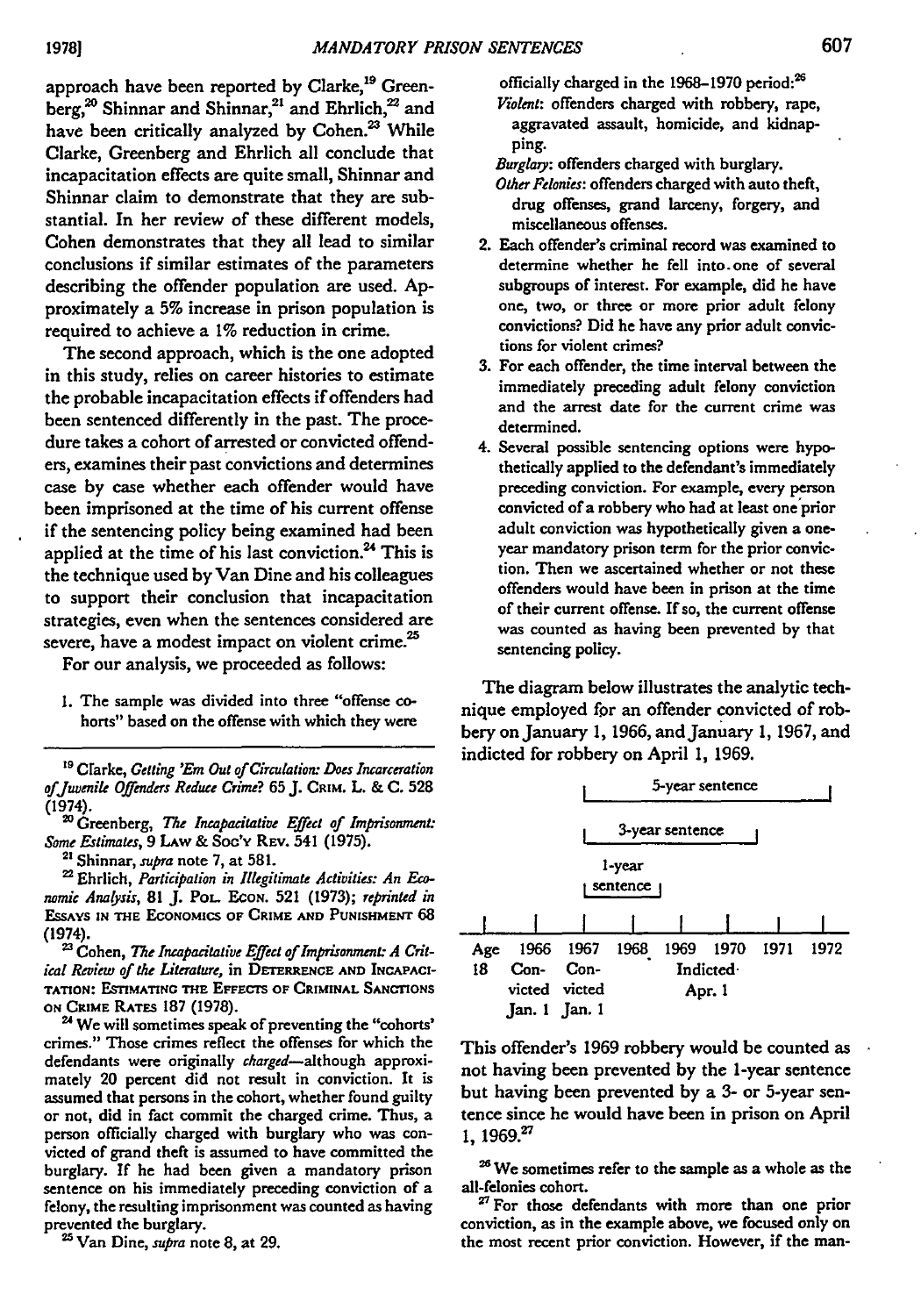## **SAMPLE CHARACTERISTICS**

# *The Violent Cohort*

- tion of mandatory prison sentences for their pre-<br>
ceding adult felony conviction. Seven hypothetical<br>
sentencing policies were considered:<br>
<br> *Sentencing Option I*: Each offender convicted of an<br>
adult felony, violent or *Sentencing Option I:* Each offender convicted of an adult felony, violent or not, is sentenced to a<br>
mandatory prison term of one three or five adult felony, violent or not, is sentenced to a mandatory prison term of one, three, or five  $\begin{bmatrix} \vdots \\ \vdots \\ \vdots \\ \vdots \end{bmatrix} \begin{bmatrix} \leq \frac{1}{2} \\ \geq \frac{1}{2} \end{bmatrix}$
- *Sentencing Option II: Each offender convicted of an* adult felony whose criminal record shows at least **0 -t**one previous adult conviction is sentenced to a mandatory prison term of one, three, or five **<** years on each conviction after the first. On the first adult conviction the penalty structure remains as under present law.
- *Sentencing Option III:* Each offender convicted of an **0c** adult felony whose criminal record shows at least two previous adult convictions is sentenced to a **0** mandatory prison sentence of one, three, or five years after the second conviction. On the first two convictions the penalty structure remains as under present law.
- *Sentencing Option IV: Each offender convicted of a* violent felony is sentenced to a mandatory prison term of one, three, or five years.

datory-minimum policy had been in effect over the defendant's whole career, the second prior conviction might have been prevented **by** a sentence imposed on the first prior conviction. Thus our simplification will result in a slightly inflated estimate of the true incapacitation effect.

| SAMPLE CHARACTERISTICS                                                                                                                                                                                                                                                       |                   |                                     |                                            |                     |                     |                            |              |
|------------------------------------------------------------------------------------------------------------------------------------------------------------------------------------------------------------------------------------------------------------------------------|-------------------|-------------------------------------|--------------------------------------------|---------------------|---------------------|----------------------------|--------------|
| In dividing the sample into cohorts based upon<br>the charge of their current crime, we might expect<br>that the persons in the cohorts would differ signifi-<br>cantly with respect to prior criminal record or court<br>disposition of the current offense. Tables 1 and 2 |                   |                                     |                                            |                     |                     |                            |              |
| show the criminal history and disposition of the<br>case for each offense cohort. The tables show that<br>the average offender in the burglary cohort was<br>slightly younger than his counterpart in the other                                                              |                   |                                     | Five or More<br>Juvenile<br><b>Arrests</b> |                     | 3533                |                            |              |
| cohorts; that the "other felonies" cohort was<br>slightly more likely to have a adult record, proba-<br>bly because it was the oldest group; and that the<br>violent cohort received the most severe sentencing                                                              |                   |                                     | Three or More<br>Convetus                  |                     | 19689               |                            |              |
| treatment by the courts. The other differences were<br>insignificant<br><b>FINDINGS</b>                                                                                                                                                                                      |                   |                                     | Two or More "<br>Adult<br>Convetus         |                     | 3599                |                            |              |
| The Violent Cohort<br>We measured the extent that the violent cohort's<br>crimes would have been prevented by the imposi-                                                                                                                                                    | Сонокт            | Percentage of Specified Cohort with | One or More<br>Adult<br>Convetus           |                     | 2985                |                            |              |
| tion of mandatory prison sentences for their pre-<br>ceding adult felony conviction. Seven hypothetical<br>sentencing policies were considered:                                                                                                                              | à<br>SAMPLE,      |                                     | No Adult or<br>Juv. Record                 |                     | 3999                |                            |              |
| Sentencing Option I: Each offender convicted of an<br>adult felony, violent or not, is sentenced to a<br>mandatory prison term of one, three, or five<br>years.                                                                                                              | <b>TABLE</b><br>ò |                                     | Arrest Rec-<br>No Adult<br>g               | 547                 |                     | $\frac{4}{3}$              | $\ddot{t}$   |
| Sentencing Option II: Each offender convicted of an<br>adult felony whose criminal record shows at least<br>one previous adult conviction is sentenced to a<br>mandatory prison term of one, three, or five                                                                  | CRIMINAL. HISTORY | Convic-<br>Av. Yrs. 0               | .<br>Gap                                   |                     | 88808<br>2388       |                            |              |
| years on each conviction after the first. On the<br>first adult conviction the penalty structure re-<br>mains as under present law.                                                                                                                                          |                   | Av. No.                             | Adult<br>Arrests                           |                     | $2.3 - 1$           |                            |              |
| Sentencing Option III: Each offender convicted of an<br>adult felony whose criminal record shows at least<br>two previous adult convictions is sentenced to a                                                                                                                |                   | Average Age                         |                                            |                     | <b>8558</b><br>8858 |                            |              |
| mandatory prison sentence of one, three, or five<br>years after the second conviction. On the first<br>two convictions the penalty structure remains as<br>under present law.                                                                                                |                   | Number of<br>Offenders              |                                            |                     | $37 - 8$            |                            |              |
| Sentencing Option IV: Each offender convicted of a<br>violent felony is sentenced to a mandatory prison<br>term of one, three, or five years.                                                                                                                                |                   | Cohort                              |                                            |                     |                     | ther felonies <sup>d</sup> | All felonies |
| datory-minimum policy had been in effect over the de-<br>fendant's whole career, the second prior conviction might<br>have been prevented by a sentence imposed on the first                                                                                                 |                   |                                     |                                            | Tolent <sup>h</sup> | 'urglary            |                            |              |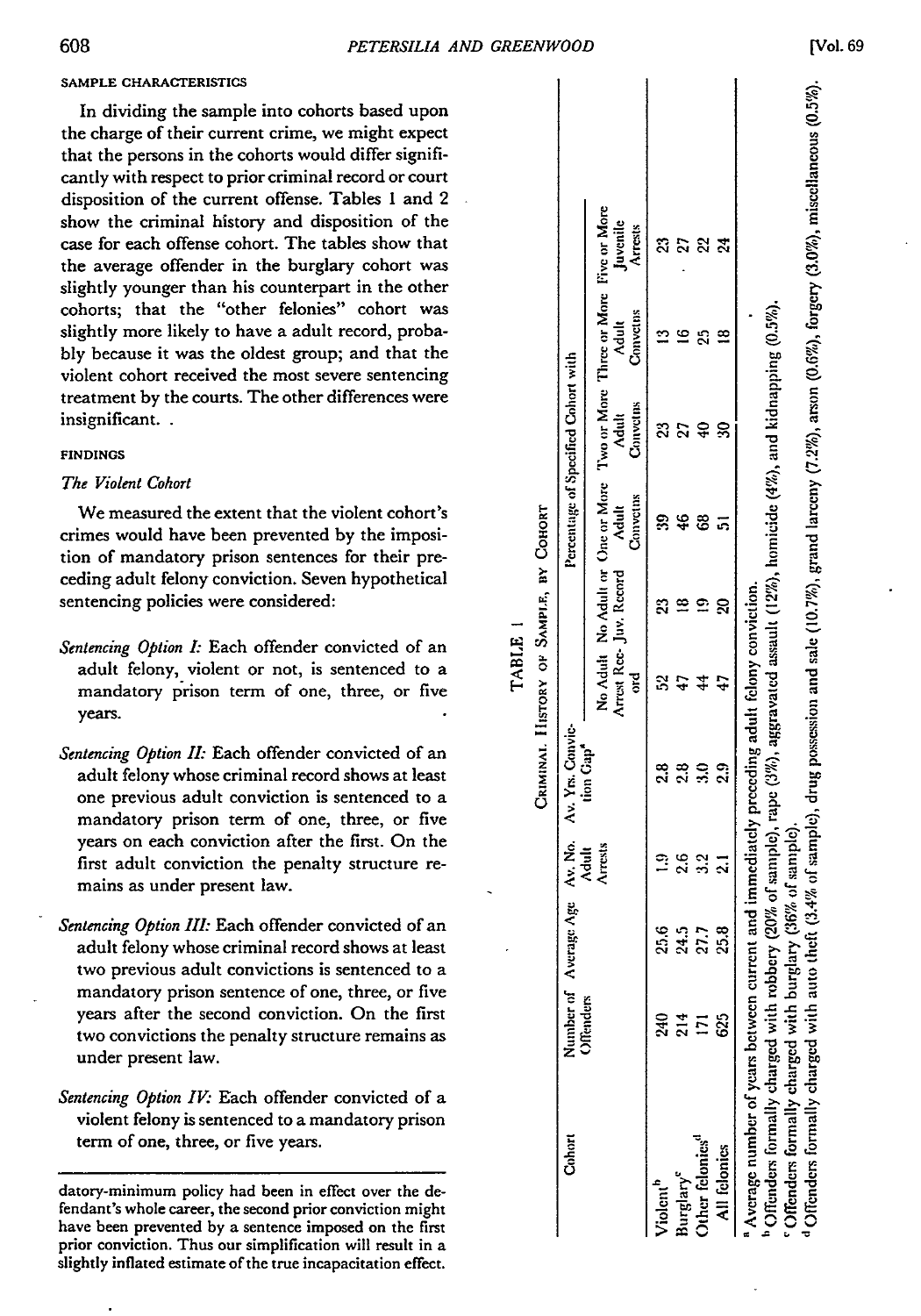- Sentencing Option V: Each offender convicted of a violent felony whose criminal record shows at least one previous adult conviction (not necessarily for a violent crime) is sentenced to a mandatory prison term of one, three, or five years after the first conviction. On the first adult conviction the penalty structure remains as under present law.
- *Sentencing Option VI:* Each offender convicted of a violent felony whose criminal record shows at least two previous adult convictions (not necessarily for violent crimes) is sentenced to a mandatory prison term of one, three, or five years after the second conviction. On the first two convictions the penalty structure remains as under present law.

*Sentencing Option VII:* Each offender convicted of a

violent felony whose criminal record shows at least one previous adult conviction for a violent crime is sentenced to a mandatory prison term of one, three, or five years after the first conviction. On the first adult conviction the penalty structure remains as under present law.

Figure **1** shows the percentage of the violent cohort's offenses that would have been prevented if the offender had been sentenced alternatively under each of the seven mandatory sentencing options for his immediately preceding felony conviction.

Under option I, 10.9% of the cohort would have been prevented from committing their violent offense in the **1968-1970** period by a one-year mandatory prison sentence; 22.2% would have been prevented **by** a three-year sentence, and **31%** by a

| DISPOSITION OF CORRENT OFFENSE, BY COHORT |    |                                |                                                       |                     |                      |                 |                |      |  |
|-------------------------------------------|----|--------------------------------|-------------------------------------------------------|---------------------|----------------------|-----------------|----------------|------|--|
| Cohort<br>Violent                         |    |                                | Av. Length of Incar-<br>ceration (years) <sup>*</sup> |                     |                      |                 |                |      |  |
|                                           |    | Convicted on<br>Cohort Charges | Given<br>Probation<br>27                              | Given<br>.Jail<br>9 | Given<br>Reformatory | Given<br>Prison | Given<br>Other |      |  |
|                                           | 96 |                                |                                                       |                     | 25<br>٠              | 36              | 2.5            | 1.3  |  |
| Burglary                                  |    | 69                             | 28                                                    | 8                   | 34                   | 25              | 4              | 1. I |  |
| Other felonies                            |    | 71                             | 6                                                     | 25                  | 32                   | 28              | 8              | .9   |  |
| All felonies                              |    | 79                             | 22                                                    | 13                  | 32                   | 30              | 4              | IJ   |  |

**TABLE 2 DISPOSmON OF CURRENT OFFENSE, BY COHORT**

'These averages represent a combination of the percentage of persons who were convicted but did not serve any institutional time, and the average time served **by** those sentenced to jail, reformatory, and prison.



**FIGURE 1** Percentage of violent cohort offenses prevented by mandatory sentencing options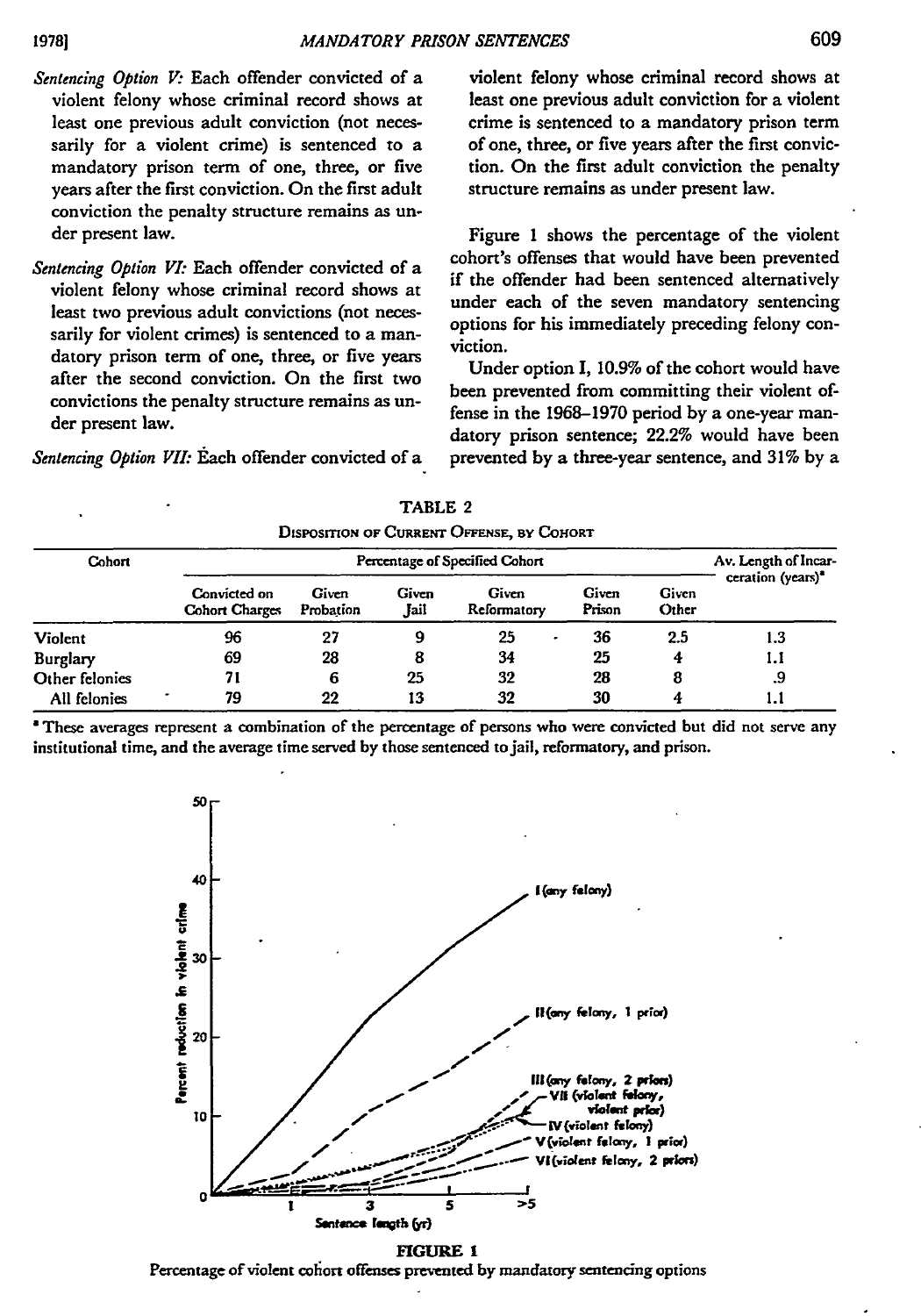five-year sentence. The data suggest that the incidence of violent crime might be lessened **by** onethird if every adult defendant convicted of a felony, regardless of prior record, were imprisoned for a period of five years. The maximum crime reduction effect possible under such a sentencing scheme is 40%. The *">* **5** years" category on each of the graphs can be interpreted as the maximum benefit derived under the different policies.

The less stringent sentencing options, options **II** through VII, impose mandatory prison sentences only on defendants whose criminal records contain previous adult convictions. For example, option **II** mandates imprisonment for persons previously convicted of at least one adult felony; under this option, a five-year sentence would have prevented **15.8%** of the violent offenses.

Even more restrictive sentencing options--for example, those that require the defendant to **pos**sess two priors or have convictions for violent offenses-prevent many fewer crimes. Such policies, even with a five-year imprisonment, reduced the violent crimes of the cohort **by** less than seven percent.

On the surface, these data tell us only that a certain percentage of the crimes for which the members of this cohort were officially charged would have been prevented **by** a particular mandatory-minimum sentence. Given the existing low rates of crime clearance and conviction, this number represents a very small proportion of the total adult crime reported in a given period. However, the use of this small percentage as a measure of incapacitation implicitly assumes that each of the offenders in the sample committed only one crime-the crime for which he was officially charged. It further assumes that other active offenders, not arrested during the two-year period in question, did not experience earlier convictions that would have resulted in their incapacitation during the period.<sup>28</sup> The use of these extremely conservative assumptions clearly leads to a large downward bias in the resulting incapacitation estimates.

**A** more appropriate assumption would be that the offenders in this sample represent a random

<sup>28</sup> In other words, if we use only the crimes for which the offenders in our sample were convicted as a measure of incapacitation, we would be ignoring the crimes of defendants who were released and not subsequently convicted during the period (i.e., the "successful" offender). Given the low probability of arrest and conviction for property crimes, there is reason to believe that their number is substantial.

sample, in terms of prior record characteristics, of all offenders who were criminally active during the period of the study. In other words, if **30%** of our sample have prior felony convictions, we assume that **30%** of the crimes which were not cleared **by** arrest were also committed **by** offenders with prior felony convictions.

Theoretically, there are two reasons to suspect that a random sample of persons arrested or convicted is not truly representative of all persons who are engaged in crime in a particular period. On the one hand, any random group selected on the basis of an arrest or conviction will tend to overrepresent offenders with higher crime rates; **by** definition they have a greater likelihood of entering the sam**ple.** This biasing effect would tend to make the "random sample" assumption conservative, overrepresenting the high-rate offender. On the other hand, we know that arrestees and convicted persons overrepresent the offenders who commit crimes against victims who can identify them and who therefore have a higher probability of arrest.<sup>29</sup> This bias would tend to make the "random sample" assumption too liberal, in overrepresenting the less sophisticated offender. Since the available evidence is inadequate for sorting out these two conflicting effects, we cannot be sure in which way the final estimate will be biased. Yet, the "random sample" assumption appears to provide a more reasonable basis for interpreting those results than any other assumption that we can make at this time.

In the rest of this article we will adopt the "random sample" assumption and will refer to the percentage of cohort crimes prevented as the percentage of all reported crimes prevented. Also, in the model adopted here, there are no assumptions concerning the criminal lifetime of offenders or of a Poisson process for crime commissions, as in most studies of incapacitation effects.

# *The Burglary Cohort*

The sentencing schemes applied to the burglary cohort resembled those imposed on the violent cohort. Options I, II, and III were identical; options IV, V, and VI substitute burglary convictions for violent convictions as follows:

*Sentencing Option IV.* Each offender convicted of a burglary is sentenced to a mandatory prison term of one, three, or five years.

*2 See* VERA **INSTITUTE OF JUSTICE, FELONY ARRESTS: THEIR PROSECUTION AND** DisPosmON **IN** NEw YORK **CITY'S** COURTS **(1977).**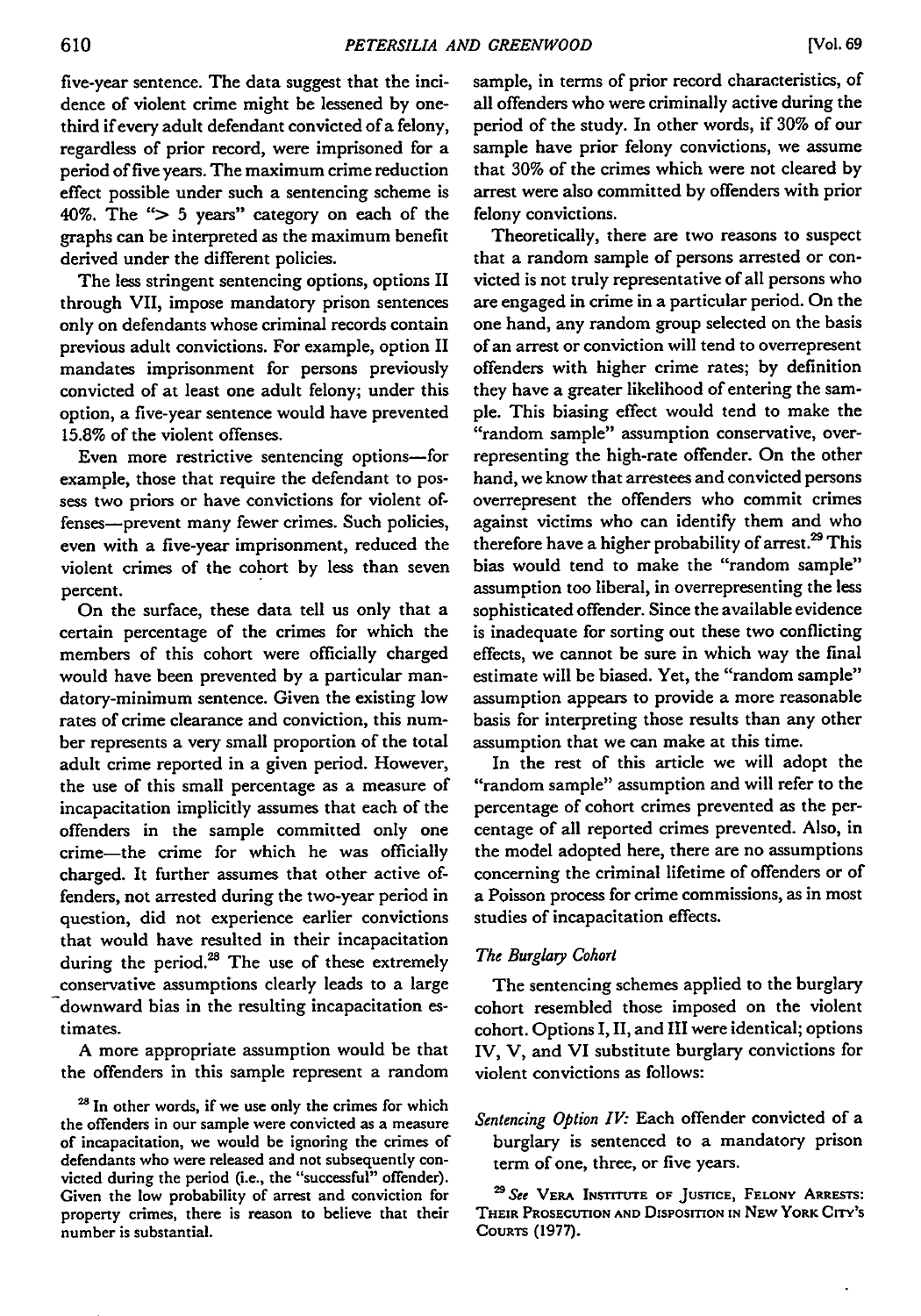- Sentencing Option V: Each offender convicted of a burglary whose criminal record shows at least one previous adult conviction (not necessarily for burglary) is sentenced to a mandatory prison term of one, three, or five years after the first conviction. On the first adult conviction the penalty structure remains as under present law.
- *Sentencing Option VI:* Each offender convicted of a burglary whose criminal record shows at least two previous adult convictions (not necessarily for burglary) is sentenced to a mandatory prison term of one, three, or five years after the second conviction. On the first two convictions the penalty structure remains as under present law.

No option VII was applied to the burglary cohort.

Figure 2 shows the percentage of the **1968-1970** burglary cohort offenses that would have been prevented **by** each of the six mandatory sentencing schemes. Comparison of the effects of the identical options I, II, and **III** in Figures **1** and 2 suggests that mandatory sentencing may have greater potential for reducing the incidence of burglary than of violent crimes.

Under option **I,** 42% of the offenders in the burglary cohort would have been prevented from committing their current burglaries if they had been imprisoned five years for their last adult felony conviction; **31%** would have been prevented **by** a three-year imprisonment; **14%** because of a one-year imprisonment. The most stringent option (option I, five-year imprisonment) would have prevented nearly one-half of the burglaries.

Option II, which limits mandatory prison sentences to offenders with at least one prior adult felony conviction, would have prevented few burglaries with one- or three-year imprisonments **(1.9%** and **8.5%,** respectively). Options IV-VI, which are more conservative, also would have prevented only a few of the burglaries (approximately 1-12%).

# *Entire Sample*

Figure 3 presents the percentage of all 1968-1970 felonies that would have been prevented if mandatory prison sentences had been imposed under options I, II, and III for the defendants' immediately preceding adult conviction.

It has been suggested that every person convicted of a serious felony should receive some imprisonment. Sentencing option I measures"the number of the entire sample's crime that would have been prevented under this principle. In applying the most stringent form of this option (sentencing every person convicted of a felony to five years' imprisonment), we found that only 45% of the crimes committed by our sample would have been prevented. Option II, which sentences only persons previously convicted of an adult felony to five years



**FIGURE 2** Percentage of burglary cohort offenses prevented **by** mandatory sentencing options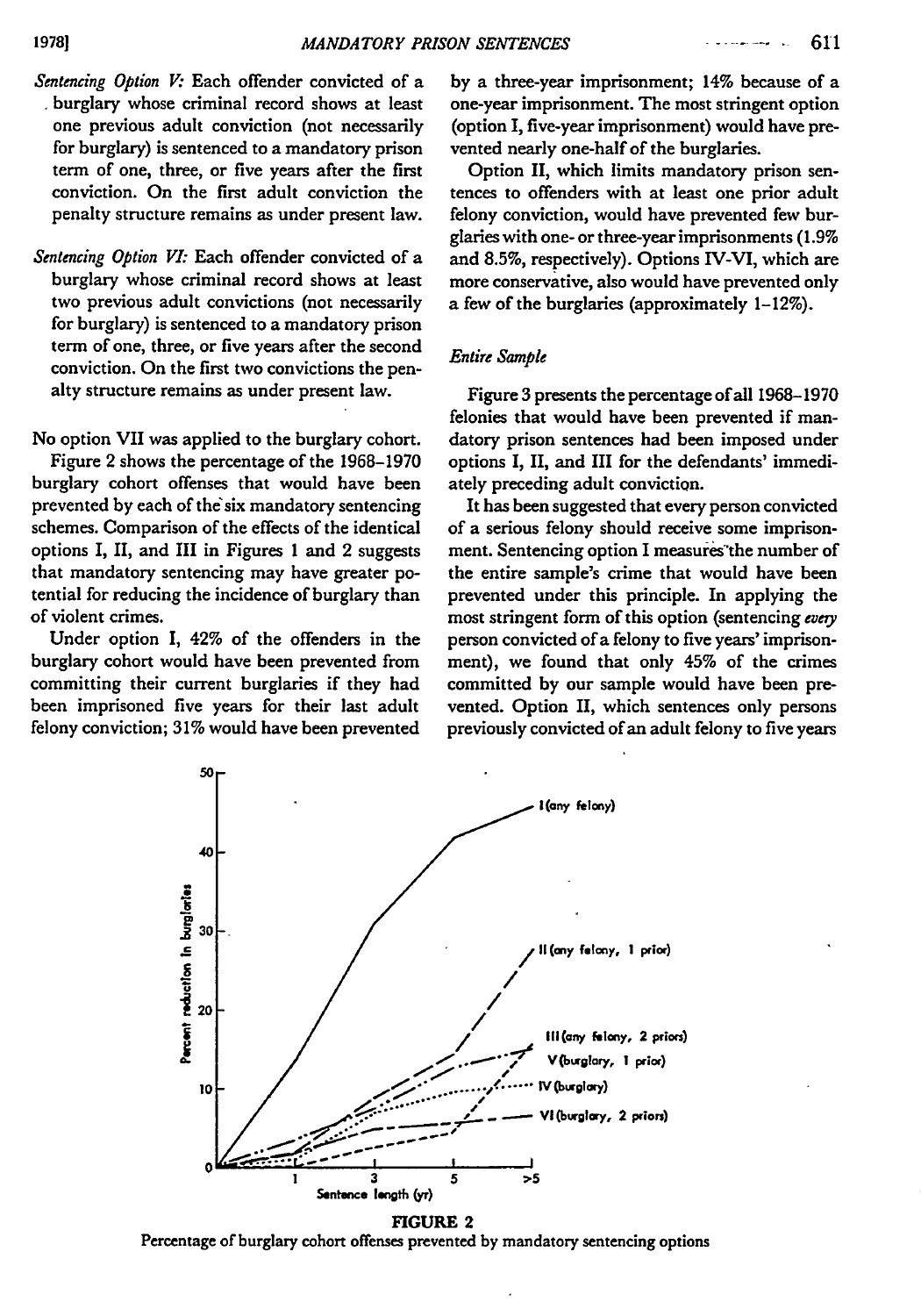

**FIGURE 3** Percentage of entire sample's offenses prevented **by** mandatory sentencing options

in prison, would have prevented only 18% of the crimes.

These results cause us to doubt that mandatoryminimum sentences can easily reduce the crimes committed **by** adults. To reduce the level of crime in half, every person convicted of a felony, regardless of prior criminal history, would have to **be** imprisoned for five years. **If** the length of imprisonment were three years, the crime level could be reduced **by** a third; if it were one year, the reduction would be **15%.** Moreover, to reduce violent crime **by** one-third, *every* person convicted of a robbery, rape, aggravated assault; homicide, and kidnapping would have to be imprisoned for five years. Even if violent offenders were imprisoned for more than five years, violent crimes would only be reduced **by** about 40%. Finally, the burglary rate could be reduced **by** nearly half (42%) if all defendants were imprisoned five years for their preceding adult conviction. With a three-year imprisonment, crime would be reduced **by 31%.**

Some may regard the policy of sentencing every convicted person to prison as too harsh, since it does not take into account the offender's prior involvement in crime. However, these data suggest. that if only defendants who have a prior adult conviction are imprisoned, the crime-reduction effect would be just about one-half that of the reduction produced **by** sentencing every convicted

felon to prison. The crime reduction effects discussed here may not be-as large as one would have expected. But, it must be remembered that the figures presented above represent only the effects due to incapacitation and do not take into account additional benefits resulting from deterrence or rehabilitation. Additionally, the policies considered deal only with adult sentencing, ignoring any alternative policies aimed at juveniles.

# **EFFECT ON** PRISON **POPULATION**

Before opting for sentencing reforms, policymakers must weigh their projected benefits in crime reduction against their likely costs in increased prison population. Advocates of new mandatory sentencing schemes have generally ignored the likely extra burden on the correctional system. In this section, we consider the effect that the hypothetical sentencing options discussed in the preceding section would have on the prison population.<sup>30</sup>

*<sup>30</sup>*For simplicity, we do not consider the total prison population but only that deriving from our sample of offenders. Our calculations measure the additional man years of **p.** \*son time to **be** served **by** the offenders sampled. For convenience, we translate these additional man-years into increases in the prison population. This translation assumes that enough time passes to achieve a new steadystate prison population, and that the prior offense characteristics of persons convicted do not change significantly.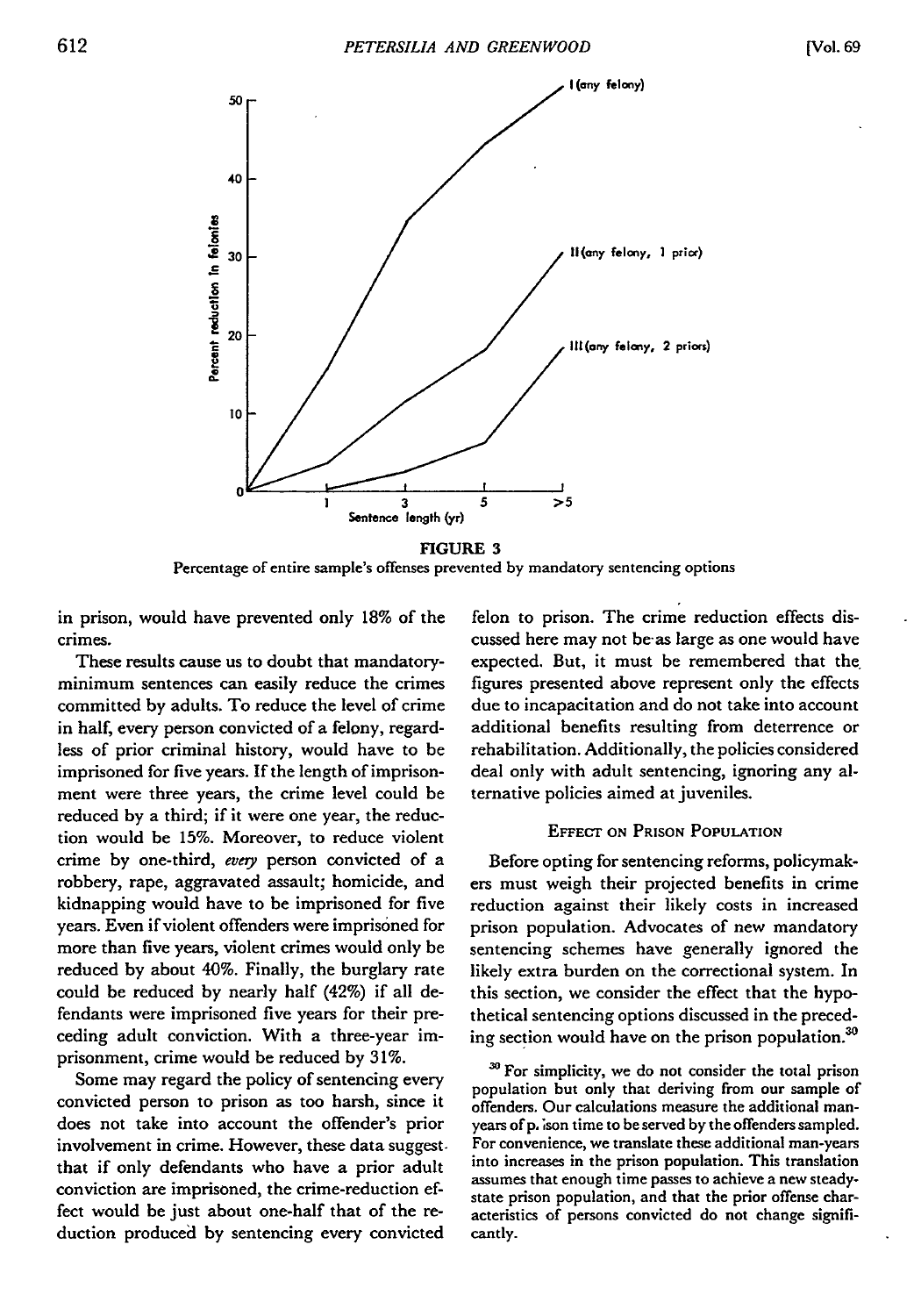Specifically, we estimate the percentage increase in the prison population if every convicted felon in the sample had been given a prison sentence of one, three, and five years, and we predict the percentage increase if every convicted felon with at least one prior adult conviction had been given a one, three, or five year prison sentence.

In projecting the impact of these mandatory minimum policies on future prison populations, one should take into account that some offenders would have received sentences in excess of the minimum mandated by the new policy. Therefore, applying these mandatory sentences to them would tend to reduce rather than increase the prison population. We have made no attempt to predict the "reduction" effect here. For the most part, the effect would be minimal, as the hypothetical sentences are considerably harsher than those normally imposed.

# **METHODOLOGY**

To estimate the percentage increase in prison population, we proceeded as follows:

**1.** For each hypothetical sentence *(&g.,* all persons convicted of a violent felony with one prior adult conviction will receive a three-year sentence), we distinguished three parts of the Denver sample:

Those offenders who did not qualify for the sentence (not convicted of a violent felony or had no prior record).

Those offenders who qualified for the sentence but who were already sentenced to terms longer than the mandatory-minimum, and hence would be unaffected by the new policy.

Those offenders who qualified for the sentence, had currently received less than the mandatory-minimum sentence, and who would be assumed to serve exactly the mandatory-minimum.

2. Members of the third group were the only ones whose sentences would **be** increased under the new mandatory-minimum policy. The total (minimum) increase in time to **be** served **by** this group is the difference between the mandatory minimum and the average time now served **(S** - **T3),** multiplied by the number of offenders in the group **(N3).**

No attempt is made to distinguish between prison and jail **time.** Since some mandatory prison terms would result in a transfer of prisoners from jail to prison, the actual percentage increase in prison population will be larger than estimated. And since jails contain mostly misdemeanants and detentioners awaiting trial, the **ac** tual increase in total incarcerated population will **be** less than estimated.

**3.** The percentage increase in prison population owing to the third group can be estimated as the increase in time to **be** served (calculated in step 2), divided **by** the total time to be served **by** the entire sample, *i.e.,*

$$
\frac{(S-T_3)N_3}{T_1N_1+T_2N_2+T_3N_3}
$$

- where  $S =$  mandatory minimum sentence length
	- $T_i$  = average time served by inmate in group i
	- $N_i$  = number of inmates in group i.

# **FINDINGS**

Figure 4 shows the percentage increase in the prison population if the entire sample, regardless of prior criminal history, had been given a mandatory minimum sentence of one, three, or five years. The results are shown separately for those convicted of a violent felony, burglary, and all felonies. At the extreme, if every person convicted of a felony had been sentenced to a minimum of five years, the prison population would have increased by **450%;** if each were sentenced to a three-



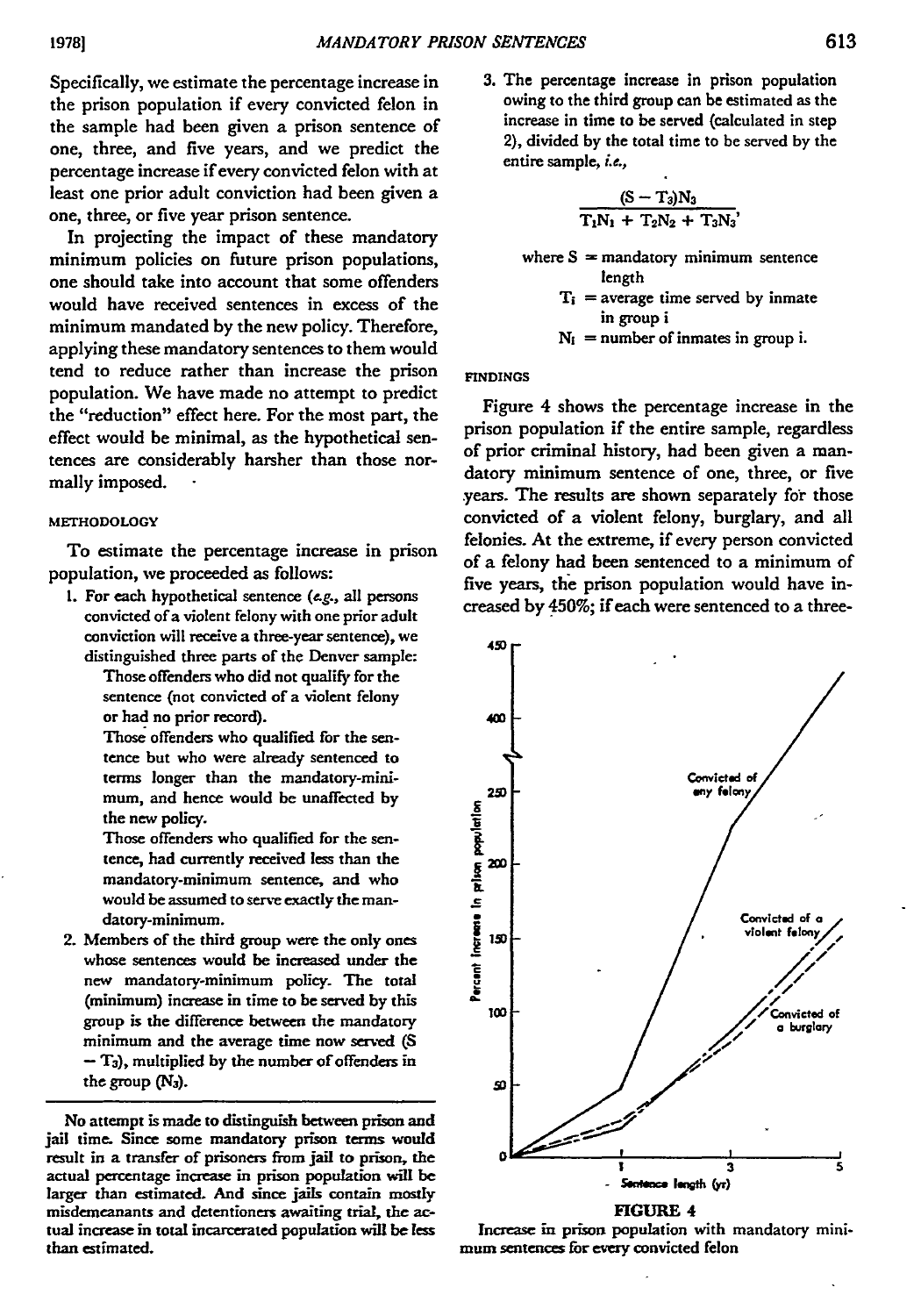year minimum, a **230%** prison increase would have occurred; and if each were sentenced for only one year, a **50%** increase would have resulted.

If every person convicted of a burglary had been sentenced to a minimum of five years, the prison population would have risen by **150%;** if each were sentenced to three years, there would have been a **75%** increase; and if each were sentenced for one year, a **25%** increase would have occurred. Finally, if every person convicted of a violent felony had been given a five-year mandatory minimum sentence, the prison population would have risen by **160%;** if each were given a three-year sentence, there would have been an 80% increase; and if each received a one year sentence, a **25%** increase would have resulted.

Figure 5 shows the impact of a more selective policy, under which those who had been convicted of at least one prior adult felony received mandatory prison sentences. As the figure shows, limiting the mandatory-minimum sentence to persons previously convicted seems to be a more plausible policy option because the impact on prison populations is more reasonable. If every person in the sample who had at least one prior felony conviction had been sentenced to one year in prison, the prison population would have risen about **15%;** if each were sentenced to three years, an **80%** increase would have occurred; and if each were sentenced to five years, there would have been about a 190% increase.

# **CONCLUSIONS AND POLICY IMPLICIATIONS**

We have analyzed the impact of various mandatory-minimum sentences on the adult crime rate



### **FIGURE 5**

Increase in prison population with mandatory minimum sentences for at least one prior conviction

and on the prison population. The results are summarized in Figures **6** and 7 for the all-felonies cohort and for the violent cohort respectively. In Figure 6, the lower curve is generated by varying the mandatory-minimum prison term (one year, three years, five years) under sentencing Option I, which imposes the mandatory-minimum term on all convicted felons regardless of prior record. The upper curve corresponds to Option II, which imposes the mandatory-minimum term (of alternative



**FIGURE 6**

Effect on crime rate and prison population of sentencing options I and **II** and a range of mandatory minimum sentences-all felonies cohort



### **FIGURE 7**

Effect on crime rate and prison population of sentencing options **I, II,** IV and V and a range of mandatory minimum sentences-violent cohort